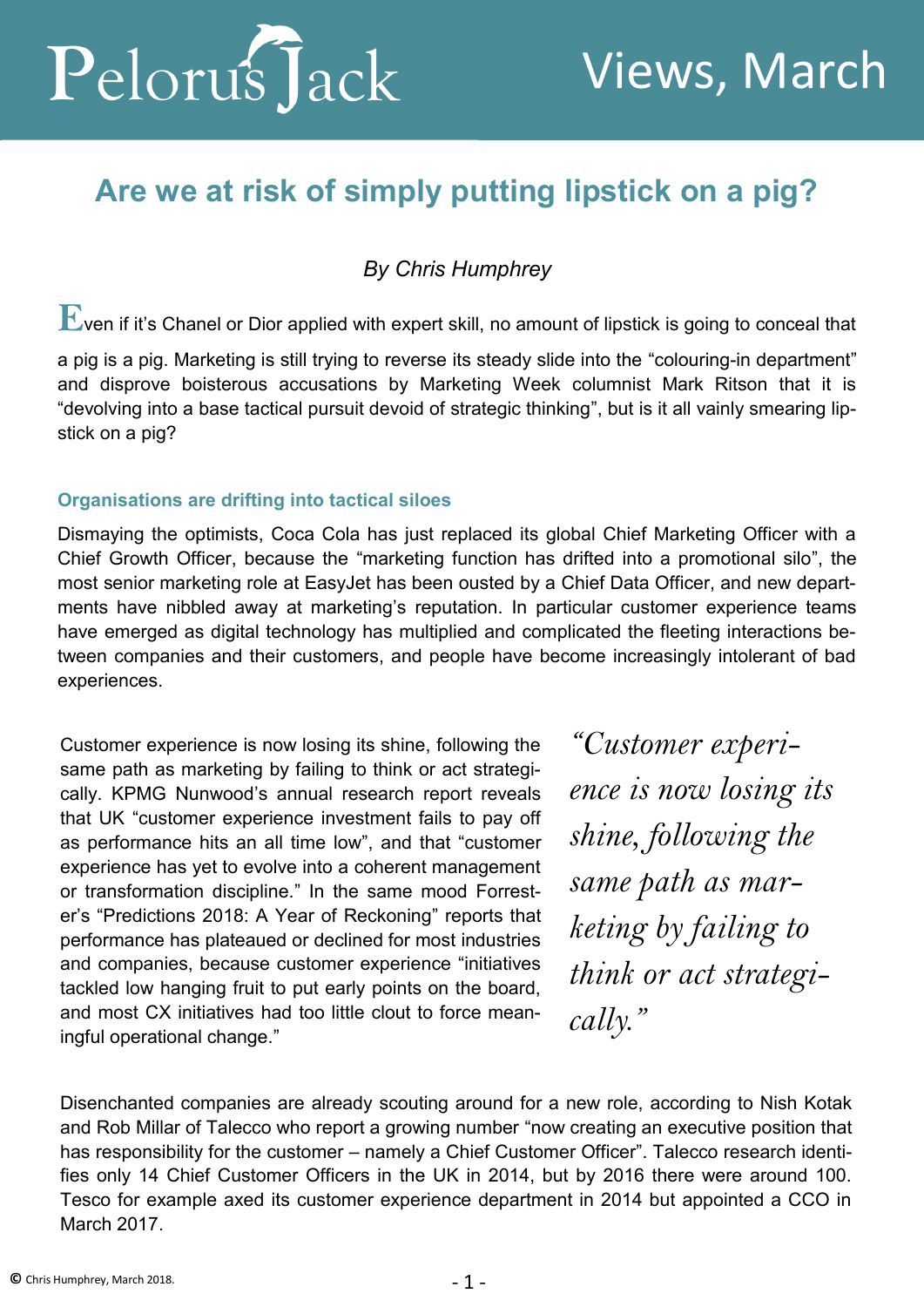### **The tactical preoccupation fits into a bigger story of corporate mishaps**

Do Chief Customer Officers welcome a new strategic and joined-up approach to customers or are they in turn doomed to disappoint? Sadly the tactical preoccupation inflicting marketing and customer experience fits into a bigger story of corporate mishaps and debacles that is causing incipient consternation about capitalism itself. Companies organised around production and products, impelled by the finance profession to deploy capital on minimising short-term costs and maximising share price, but with measly regard for long-term investment, innovation and share value.

Political economist Will Hutton, writing in the Guardian newspaper about the collapse of Carillion, described it as "an ownerless company denuded of any purpose except seemingly to enrich its directors and keep its rootless multiple shareholders happy from one profit reporting period to another". Hutton forcefully argues, "This malaise is at the heart of too many British companies and is what lies behind the litany of disasters and economic underperformance."

*"22% of 772 directors surveyed said that their boards were completely aware of how their firms created value"*

A successful Chief Customer Officer will need the support of an enlightened organisation and be able to balance day-to-day commercial demands with a clear vision for sustained success. Talecco reports that over 50% of businesses hired from outside their organisation, as they cannot find the right skills internally, and that most recruits come from a marketing background. Recruiters risk inadvertently reinforcing the tactical bias by picking from a pool of candidates nurtured in the colouring -in department and firmly stuck in the tactical marketing chair.

A Chief Customer Officer without proficiency in strategic marketing is highly unlikely to have the experience to influence commercial decisions about product, pricing and distribution, let alone understand the impact of systems and processes, or possess the vision to champion the internal cultural change that is clearly pivotal to success.

## **Organisations must look for a deeper understanding of customer needs**

The seriousness of the challenge is illustrated by an astonishing finding by McKinsey, the leading firm of management consultants. A mere 22% of the 772 directors surveyed by McKinsey across a range of sectors said that their boards were completely aware of how their firms created value, and just 16% claimed that their boards had a strong understanding of the dynamics of their firms' industries.

Rather than blindly pushing products and services onto their customers, organisations must look for a deeper understanding of customer needs, and champion the delivery of real customer value and shareholder wealth. Sadly the tactical approach taken by many marketing and customer experience practitioners involves simply patching-up the status quo, which in a rapidly changing world leaves firms exposed to competitors anchored to a better understanding of customer needs.